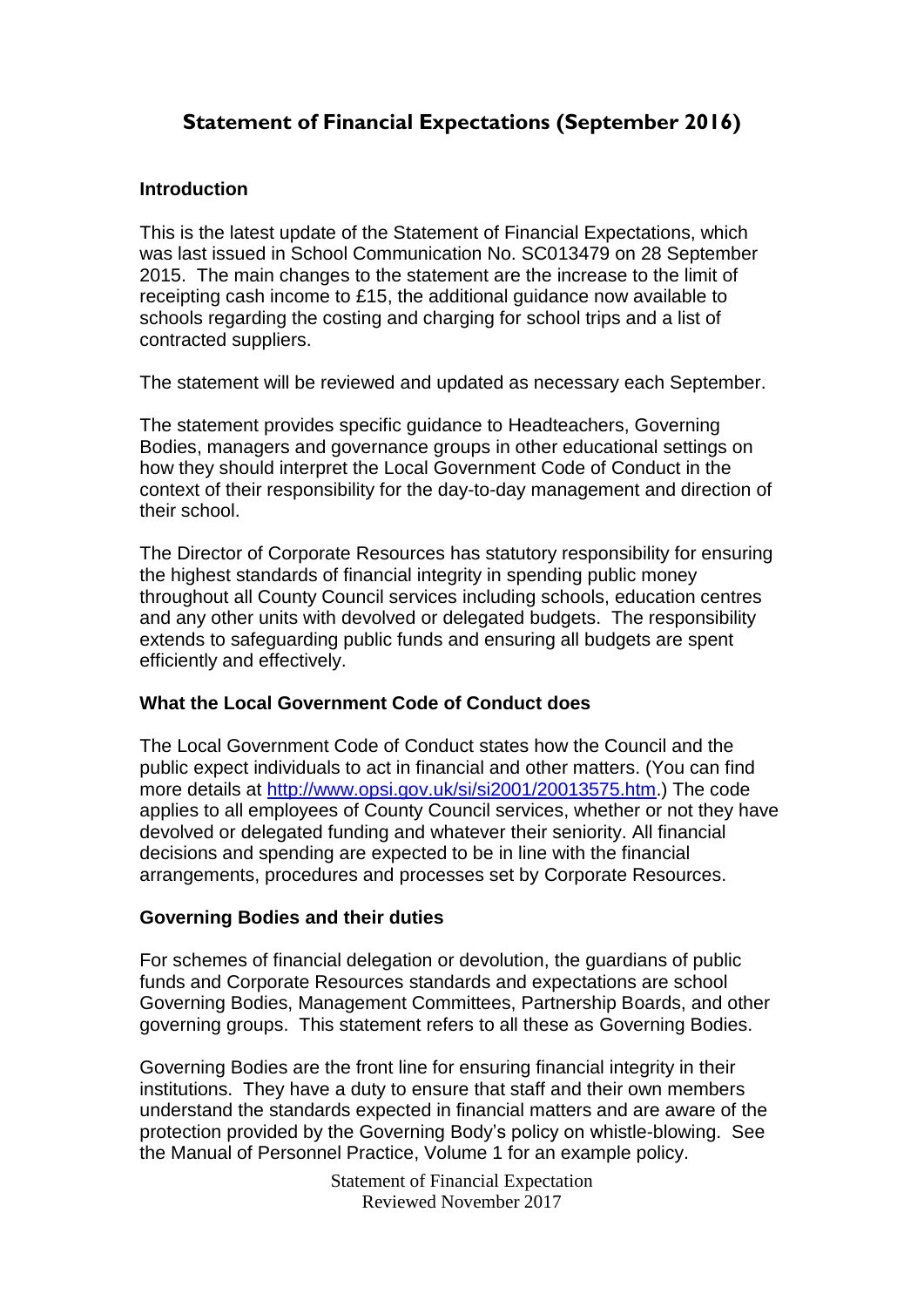The vigilance of Governing Bodies aims to ensure that senior management are protected when exercising delegated or devolved financial powers. It does not indicate a lack of trust.

The Governing Body should ensure that the designated people responsible for checking the payroll and approving payments to staff can directly contact the Chair of Governors if they want to express any concerns about how financial matters are conducted in the school.

All funds that the County Council provides and delegates or devolves to schools are intended for children's education. The Governors are responsible for managing these funds locally, and must be satisfied that official and unofficial funds available to the school are used appropriately.

Below, is some guidance on common issues that arise at schools.

# **Pecuniary interests**

The Register is a public document and must be held at the school. The senior leadership team and Governing Body should be aware of its contents. This will help schools show that decisions are made in the best interests of the school.

The following people must complete the Register of Pecuniary Interest and update it annually: all Governors, committee members, partnership board members, and any staff with a significant influence on spending decisions or who might benefit from financial decisions the Governing Body makes. A nil return is required where no interests exist.

Headteachers and other staff should declare as a pecuniary interest:

- all consultancy work they do, including work as a Leadership and Learning Partner (LLP)
- other out-of-school income
- directorships of companies that have links to education
- business interests of close relatives.

This applies even if such income is paid into the school budget before the Headteacher receives any additional payment.

Declaration of interests should appear as a standard item on all agendas. Any potential conflict of interest should be declared at the start of a meeting of the Governing Body or one of its committees.

# **Publishing Governor Details / Register of Interests**

Statutory guidance published by the DfE in March 2015 sets out the requirement Governing Bodies have to publish information about their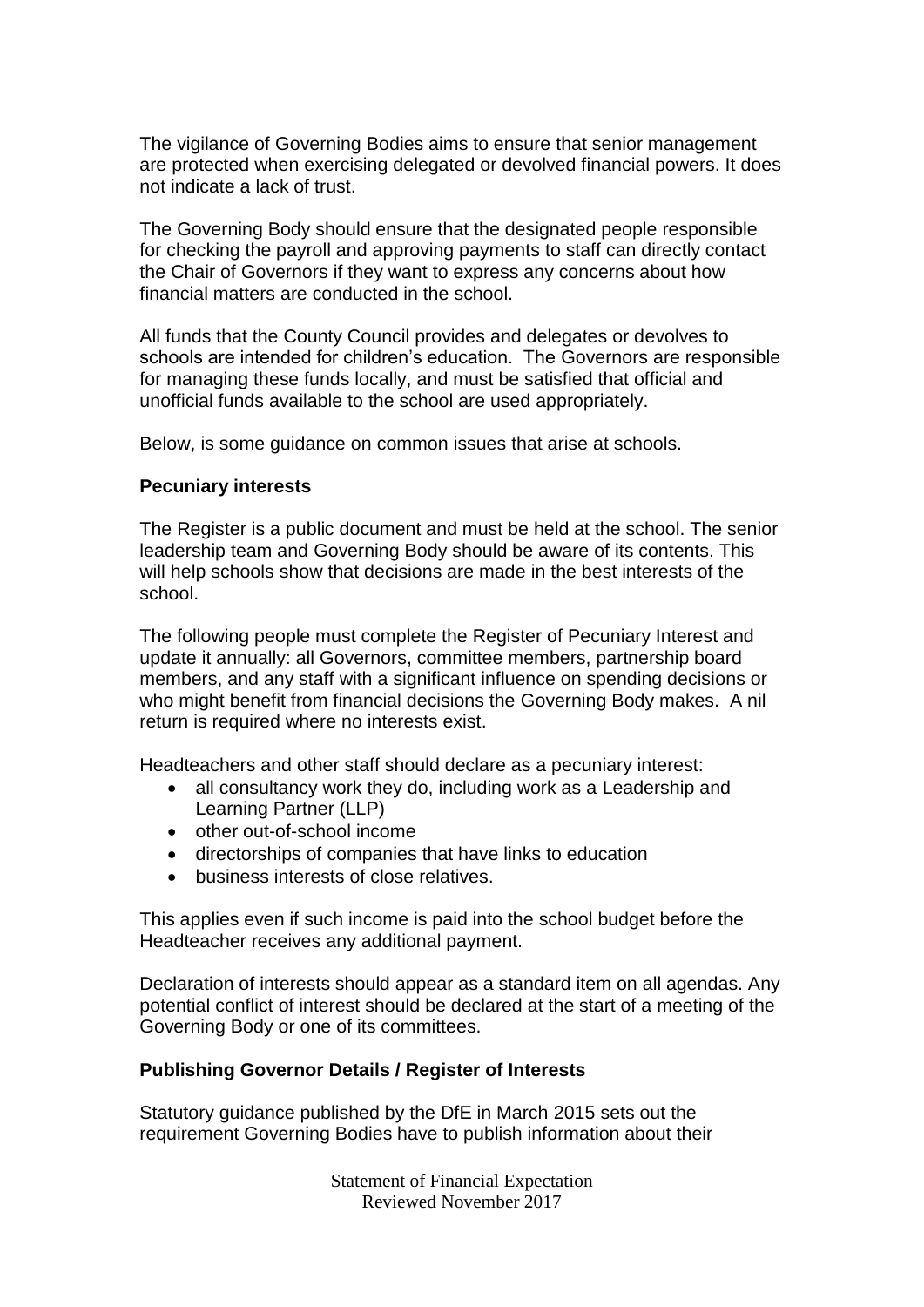members on their school's website. As holders of public office, the identity of Governors should be known to their school and the wider community. Governing Bodies should publish, on the school's website, as a minimum for each Governor:

- their name;
- their category of Governor;
- which body appoints them;
- their term of office;
- the names of any committees the Governor serves on; and

• details of any positions of responsibility such as Chair or Vice-Chair of the Governing Body or a committee of the Governing Body.

Governing Bodies should also publish this information for associate members, making clear whether they have voting rights on any of the committees they serve on.

The DfE guidance also requires that from 1 September 2015 Governing Bodies will have to publish on their website their register of interests. The register should set out the relevant business interests of Governors and details of any other educational establishments they govern. The register should also set out any relationships between Governors and members of the school staff including spouses, partners and relatives.

The full statutory guidance can be found at the following link: [https://www.gov.uk/government/publications/constitution-of-governing-bodies](https://www.gov.uk/government/publications/constitution-of-governing-bodies-of-maintained-schools)[of-maintained-schools](https://www.gov.uk/government/publications/constitution-of-governing-bodies-of-maintained-schools)

# **Travel claims**

Headteachers may delegate to an appropriate member of staff the authorisation of staff travel claims. This delegation should be recorded, for example in the Finance Committee Terms of Reference. Headteachers should personally authorise claims made by the people they directly line manage. If the person designated to authorise a claim is absent, the next most senior person with delegated responsibility for authorising travel claims may do so.

No member of staff may authorise their own travel claim, including the Headteacher.

The Chair of Governors or the Chair of Finance/Resources must authorise Headteachers' travel claims. Before the Chair of Governors or other authorised Governor signs the Headteacher's claim, the Headteacher may delegate the checking of the claim to the school's Administrative Officer.

Claims may only be made for trips approved in advance by the appropriate member of staff. It is acceptable to give approval for categories of trips rather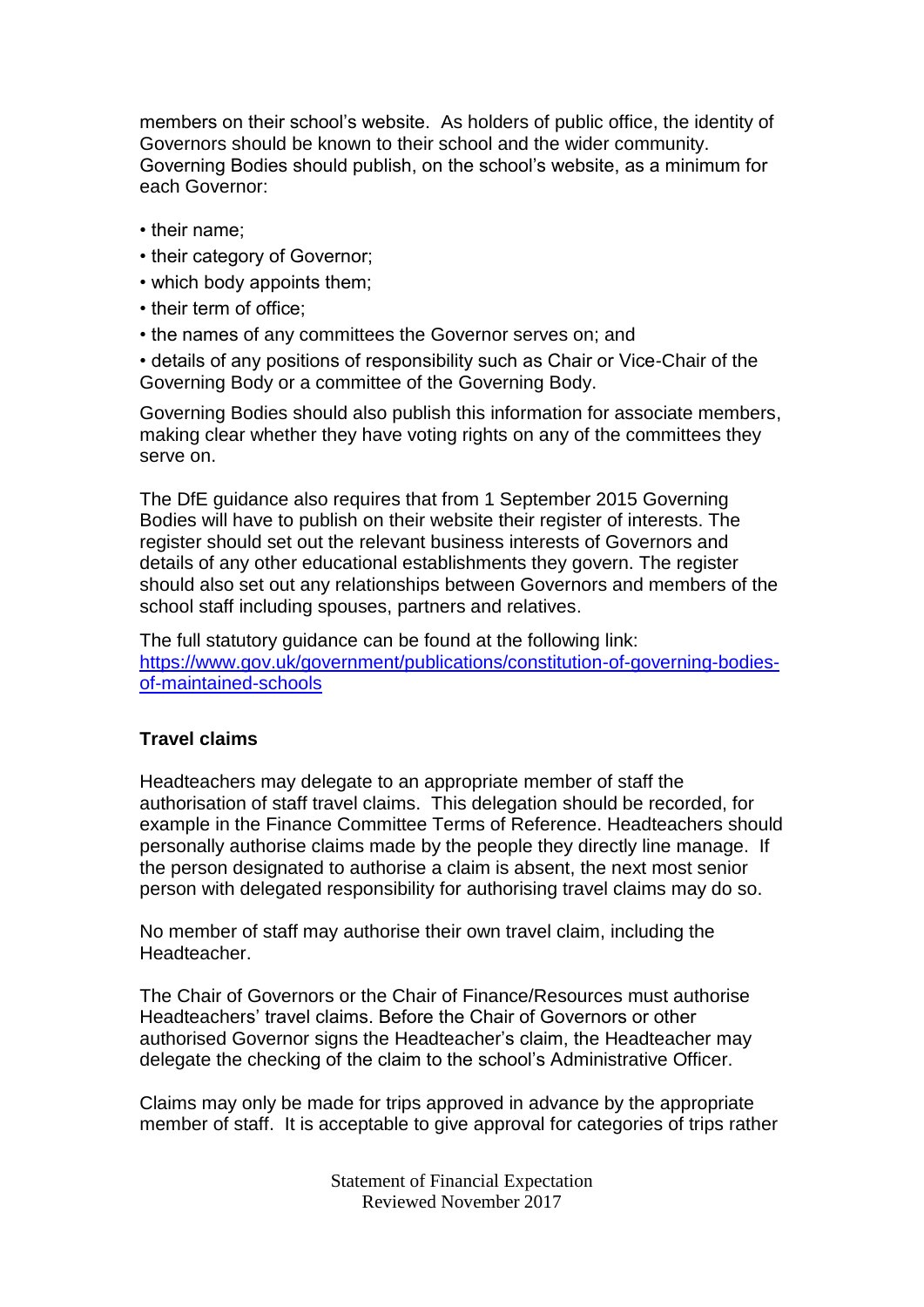than each individual event. Travel claims for unauthorised trips may be approved, but only:

- after the reasons for the trip have been made clear, and
- if the person authorising the trip is satisfied that it is for legitimate school business.

The mileage for each trip must be accurately recorded and verified. Claims should only be made for mileage that exceeds the normal journey from home to school. For example, if someone makes a journey from home directly to a course venue, they should claim those miles, less the miles for the normal home to school journey.

VAT receipts for fuel and receipts for parking, tolls and public transport fares must be submitted with the claim.

All claims should be submitted on an official travel claim form for inputting on to the ESS system and the school should keep the form and any receipts for four years.

The provision of lease cars or payment of car allowances must be agreed in advance by the Governing Body and must comply with County Council procedures. You can find details of these at <http://intranet.hants.gov.uk/ctdept/carleasing.htm>

# **Approval for attending seminars and conferences**

Headteachers who wish to attend seminars or conferences should seek prior approval from the Governing Body if:

- the cost of accommodation and attendance fees will be more than £1,000, or
- the event means being out of school for more than three days.

The benefits of attending and the approval for attendance should be formally minuted, together with the estimated costs.

# **Travelling abroad**

Any educational visit the Headteacher wishes to take abroad as part of their professional development must be agreed in advance by the Governing Body, and the Governors' decision recorded in minutes. Agreement for visits during term time should normally be given only if the Governing Body is satisfied that the school will gain significant benefit and the visit will benefit the Headteacher's professional development. The Governing Body may wish to seek advice on this from the County Education Manager (School Improvement).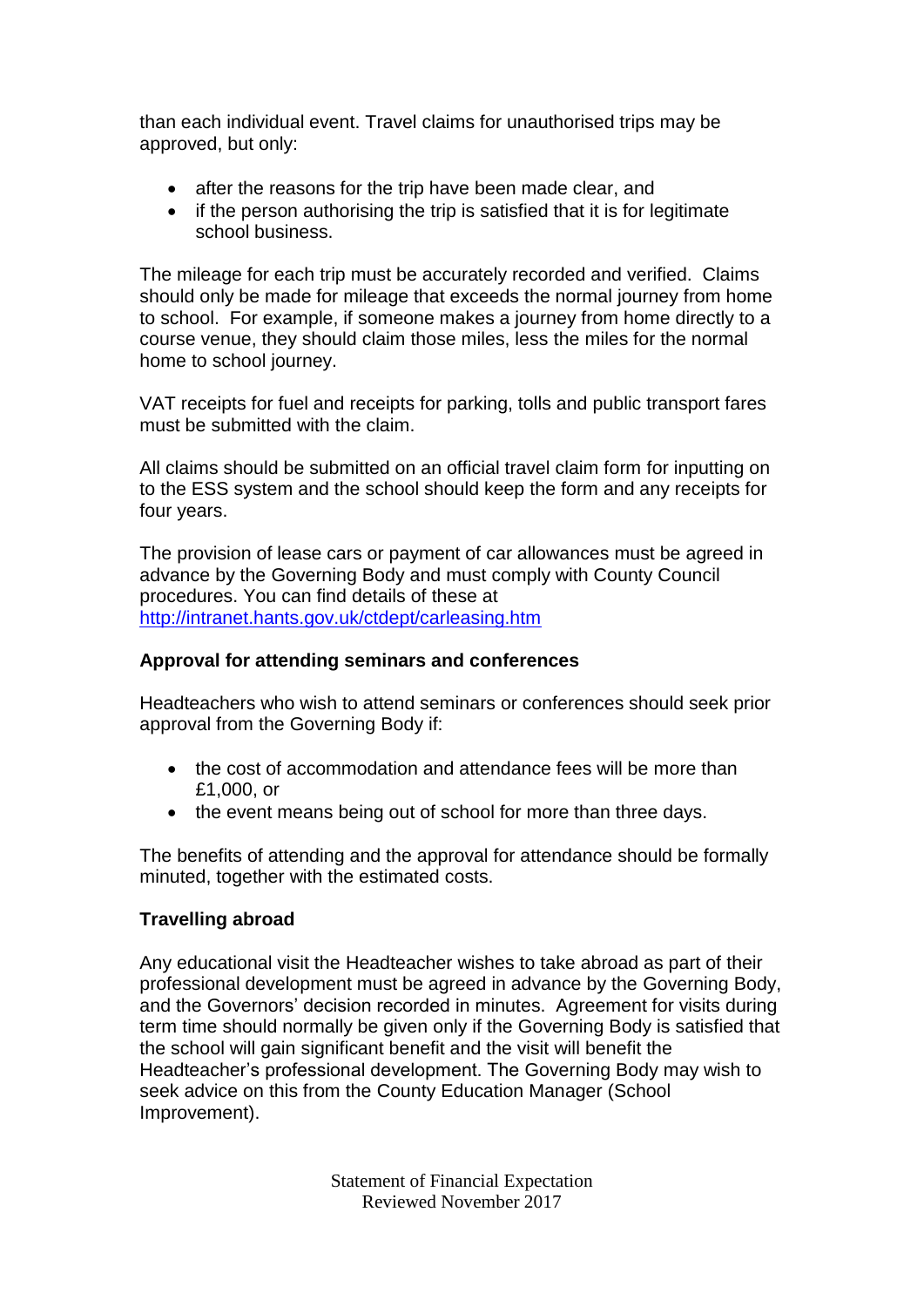Often educational visits abroad are partly or fully funded by an external body, such as the EEC, the DfE, the SSAT or UNESCO. However, if the school budget will be covering part of the costs, the Governing Body must satisfy itself that the balance of cost represents value for money for the school.

If a Headteacher chooses to extend the time abroad on an educational visit to enable them to take a holiday, they should pay an appropriate proportion of any costs themselves. The school budget must not pay any personal and private foreign travel costs.

# **Claims for other expenses**

Parking, public transport fares and meals can only be claimed in accordance with County Council rules and on production of receipts.

The Governing Body may agree to provide the Headteacher with a mobile phone for authorised business use. If the Headteacher also uses the mobile phone to make personal calls, they must reimburse the school for the cost of these calls. In addition a pro rata of the rental charge should be paid, e.g. if private use is 50%, 50% of the rental charge should be paid. The school should obtain itemised bills for any mobile phone, and keep them for three years. There should be robust arrangements for ensuring that the Headteacher complies with the terms under which a mobile phone is provided.

Purchases for school use must be made against an order, resulting in an invoice for processing in the normal way. Low value purchases, i.e. under £250 for school business use may be reimbursed from petty cash on production of a VAT receipt.

# **Hospitality**

School funds should be used to entertain visitors on or off the school site only if this is likely to substantially benefit the education of the pupils. If such spending is likely to be more than £100, it should be approved by the Governing Body.

# **Staff team-building activities**

The school may think it appropriate for staff to do some training in the form of a team-building activity. Although these can be valuable and ultimately benefit pupils, to the public they may look like a holiday in disguise at public expense. So we recommend that:

- the estimated costs and benefits to the school of the activity are identified before the event
- Governing Body approval is obtained before making any commitment to the event.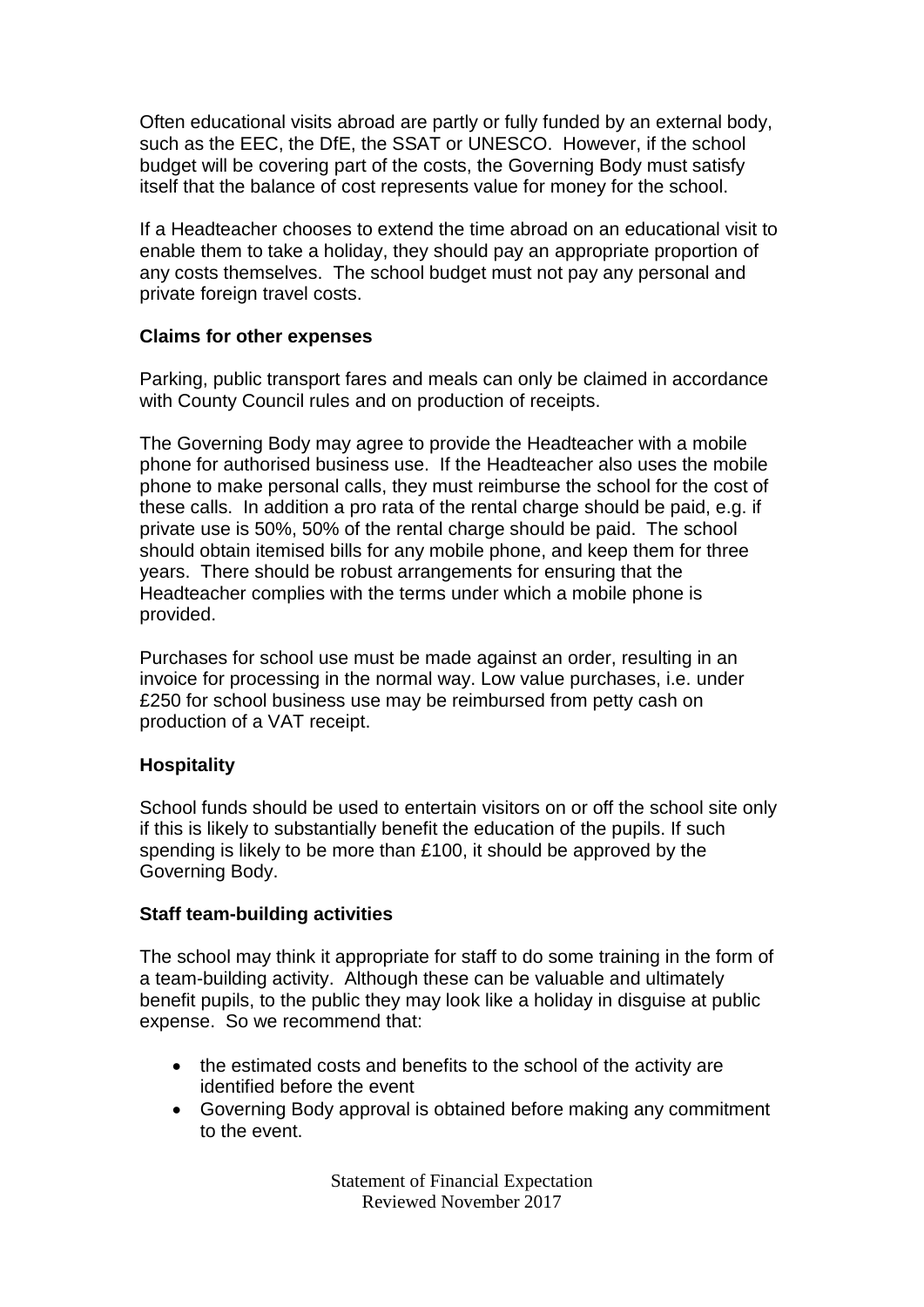# **Budget monitoring**

Approval of the school budget by Governors should be recorded in the minutes of the Governor meeting and SAP budgetary control reports should be retained either electronically or hard copies held to show the financial budget position.

Any changes to the budget should be approved by the Governors and justification for the change recorded within the minutes of the relevant meetings.

#### **Income**

Any cash held in excess of the school's insurance arrangements would not be recoverable in the event of loss or theft. Schools income management arrangements should therefore conform with the insurance cover at the school.

Keys to the safe should be restricted to appropriate staff and must be taken off site overnight to comply with insurance requirements.

# **Receipting of income**

Following a review of the guidance on receipting of income, it has been agreed that the limit for receipting cash received will increase from its current level of £10 to £15. This increase will take effect from September 2016.

# **Payroll**

The Headteacher must ensure that there are robust arrangements for checking monthly that the payroll is accurate, in terms of the staff shown and the amounts they are paid. It is recommended that a nominee of the Governing Body (not a parent or staff Governor) should check the payroll at least once every three years.

The Headteacher must also ensure that there are robust arrangements for authorising any changes, for example in staff or pay. This includes permanent changes to staffing and changes in an individual's banking details. This task may be delegated to a designated member of staff.

It is a key requirement that payroll claims (overtime, casual, supply etc.) are supported by fully completed and appropriately authorised claim forms.

A Headteacher must not authorise their own pay rise. This should be done by a designated member of the Governing Body in accordance with guidance in the [Manual of Personnel Practice.](http://www3.hants.gov.uk/education/mopp/)

# **Delegating financial powers to the Headteacher**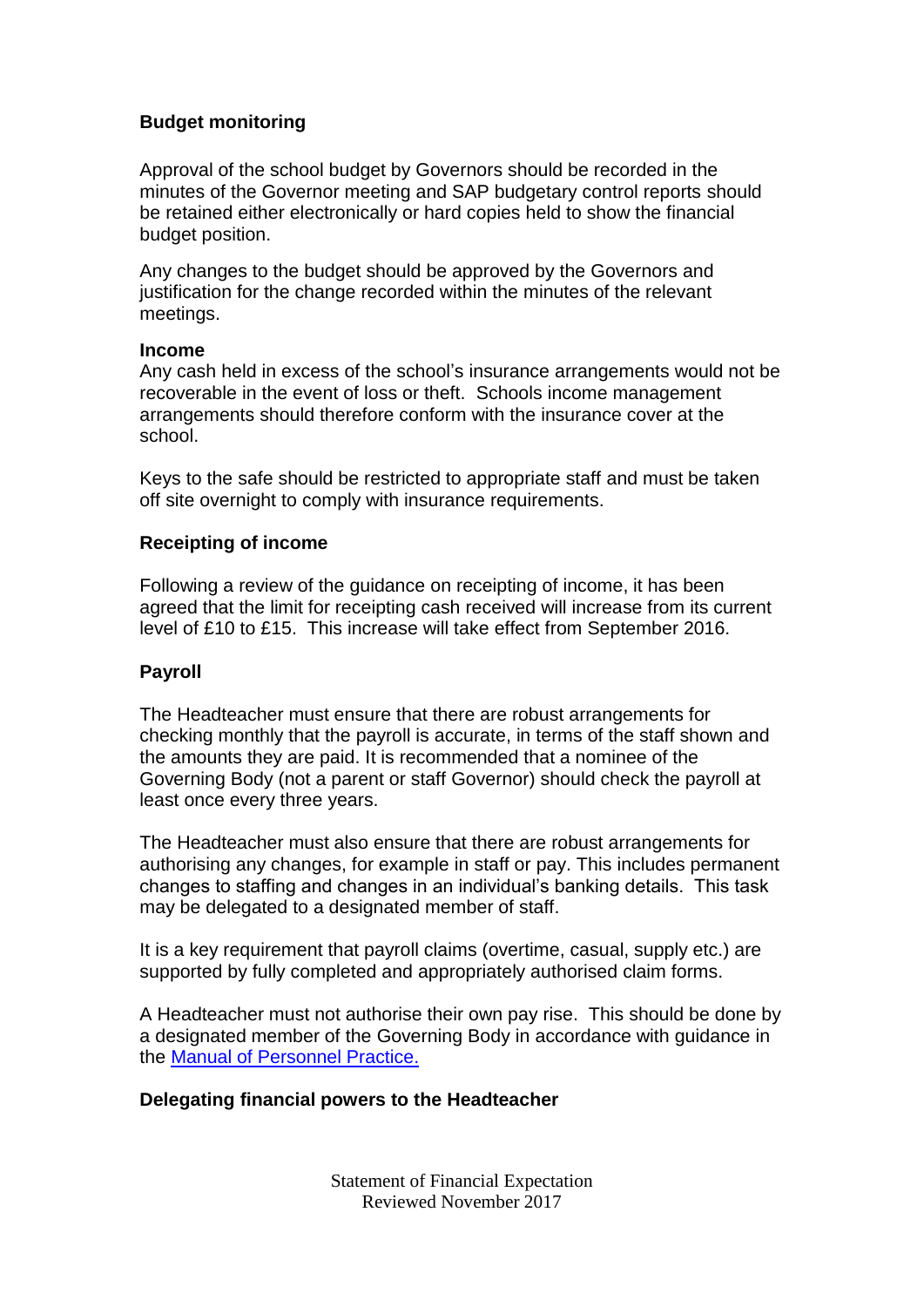Every year the Governing Body must review its policy for delegating financial powers to the Headteacher. They must specify and record the value of transactions, preferably in the Finance Committee's, or equivalent committee's, Terms of Reference that the Headteacher and staff can approve under delegated powers.

The Headteacher must not authorise any payment to themselves. This includes signing a cheque where the Headteacher is the payee. In these circumstances, the alternative signatory should sign the cheque with the Chair of Governors or Chair of Finance initialling the supporting paperwork.

# **Contracts: tendering and awarding**

All goods, works and services must be procured in compliance with Contract Standing Orders (CSOs) and Financial Regulations. Competitive tendering encourages economy, efficiency and effectiveness in public expenditure and can promote competiveness among suppliers, contracts and service providers.

No Governor or member of staff with a relevant pecuniary interest may take part in any aspect of tendering and awarding contracts. How the Governing Body acts in overseeing the tendering process is crucial in protecting its integrity and that of the Headteacher and other staff. It is vital that Governing Bodies are scrupulous in their attention to the details of tendering and contract processes, and that they record their activities properly. Their actions will be routinely audited and scrutinised and may be subject to requests under the Freedom of Information Act.

The key corporate principles that ensure the County Council complies with regulations and legislation, and that officers and Governors are not placed in a vulnerable position, are outlined on the 'Best Practice in Procurement' website. An extract is shown below:

[http://intranet.hants.gov.uk/ccbs/ccbs-business](http://intranet.hants.gov.uk/ccbs/ccbs-business-services/corporateprocurement/corporateprocurement-bpguide.htm)[services/corporateprocurement/corporateprocurement-bpguide.htm\)](http://intranet.hants.gov.uk/ccbs/ccbs-business-services/corporateprocurement/corporateprocurement-bpguide.htm).

The Officer's Code of Conduct comprises the rules and principles that all employees are expected to comply with in their work. Failure to comply could result in dismissal and criminal proceedings. You as the purchaser, and not the County Council, would be legally liable if any allegations of wrongdoing arose.

By following these guidelines, you can be sure you have dealt with suppliers appropriately, and will be protected from any accusations of corruption, fraud, illegality or misuse of public funds.

# **Contracted suppliers**

The County Council maintains a contracts register which lists all of its current contracted suppliers which can be found at the following link: [https://in-](https://in-tendhost.co.uk/hampshire/aspx/ViewContractsRegister.aspx?id=f143f830-fbd2-4d5e-9805-62562613921c)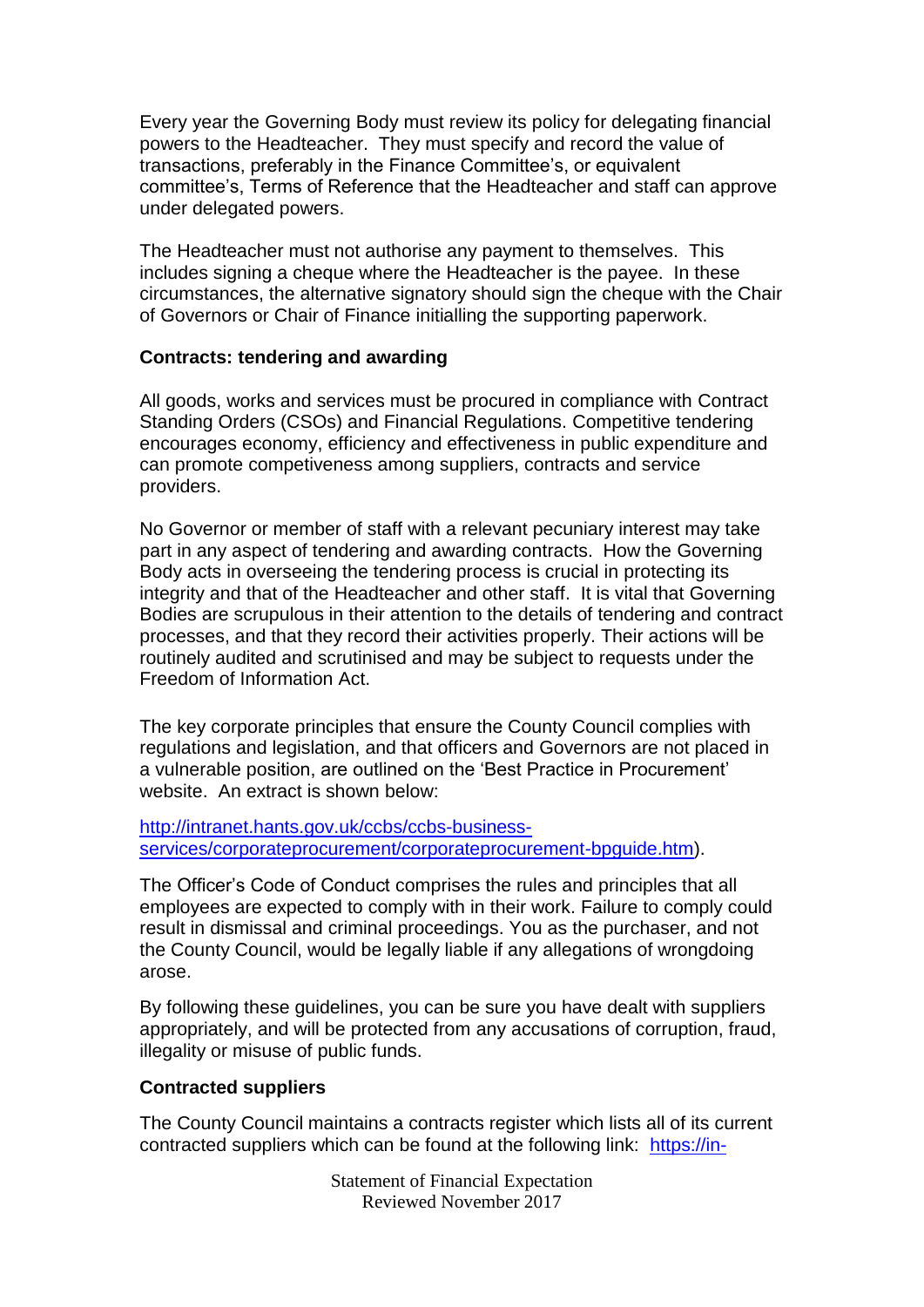tendhost.co.uk/hampshire/aspx/ViewContractsRegister.aspx?id=f143f830 fbd2-4d5e-9805-62562613921c

Where a contracted supplier is available to supply the goods or services that you require they should be used. If non-contracted suppliers are used, as well as ensuring that best value has been obtained, you must also ensure that the County Council's insurance requirements are met.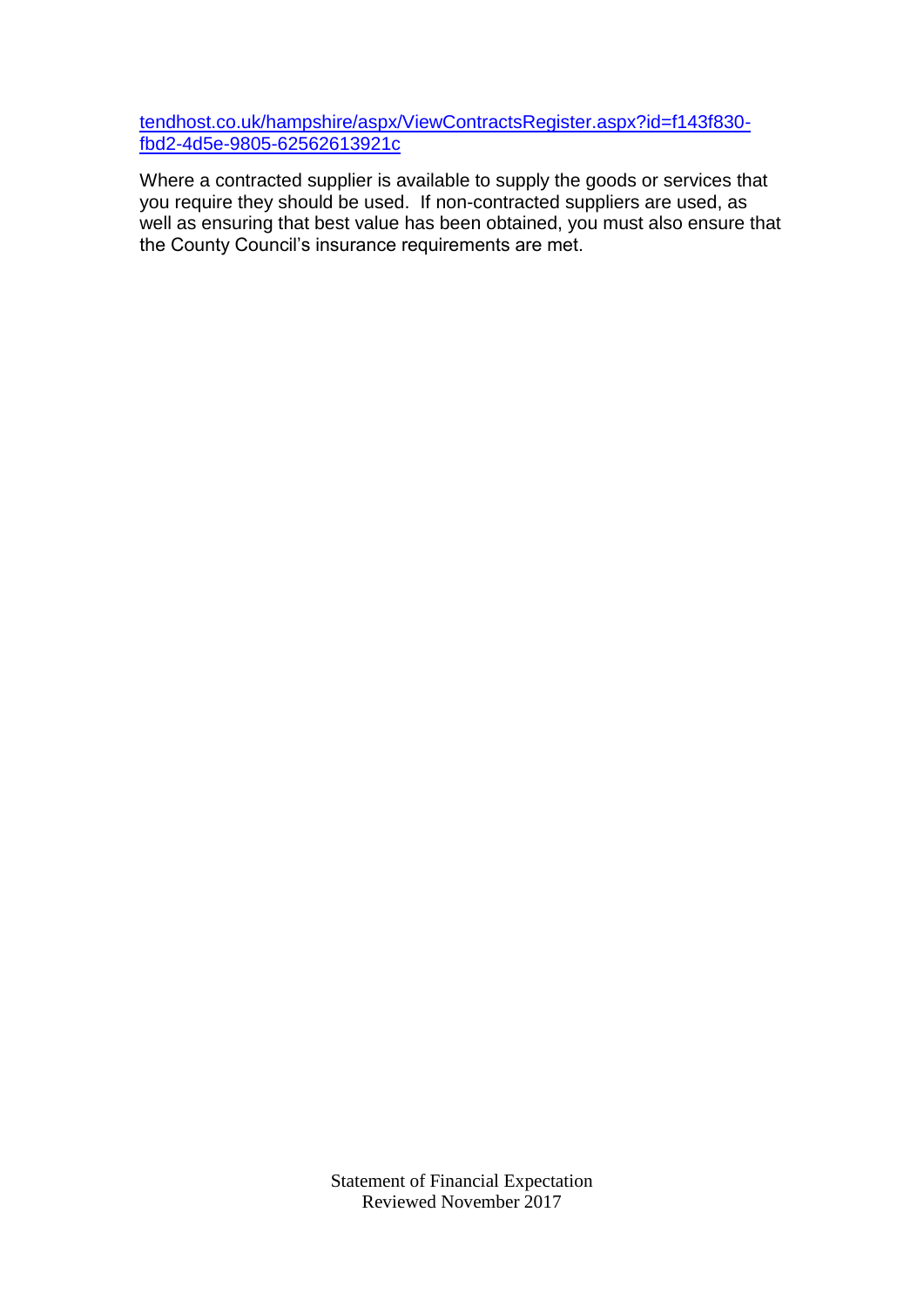As a quick reference, below are some links to relevant topics that must be considered in all procurement:

| <b>Topic</b>                                        | <b>HantsNet/HantsWeb link</b>                                                                                            | Section/paragraph                                |
|-----------------------------------------------------|--------------------------------------------------------------------------------------------------------------------------|--------------------------------------------------|
| The procurement process                             |                                                                                                                          |                                                  |
| <b>Contract Standing Orders</b><br>(CSOs)           | http://documents.hants.gov.uk/constitution/Chapter6-<br>ContractStandingOrders.pdf                                       | Part 3, Chapter 6                                |
| <b>Procurement Best Practice</b><br>Guide           | http://intranet.hants.gov.uk/ccbs/ccbs-business-<br>services/corporateprocurement/corporateprocurement-<br>bpguide.htm). | N/a                                              |
| Separation of duties                                | http://documents.hants.gov.uk/constitution/TheConstituti<br>on-Part4-AppendixB-OfficersCodeofConduct-2012-08-            | Section 9                                        |
| 08.doc                                              |                                                                                                                          |                                                  |
| <b>Use of County Council financial resources</b>    |                                                                                                                          |                                                  |
| Value for money                                     | D - Financial systems and procedures                                                                                     | Paragraph 2.35                                   |
| <b>Register of interests, gifts and hospitality</b> |                                                                                                                          |                                                  |
|                                                     | http://documents.hants.gov.uk/constitution/TheConstituti                                                                 | Paragraph 1.1, 4.3, 4.4,                         |
| Potential conflicts of<br>interest                  | on-Part4-AppendixB-OfficersCodeofConduct-2012-08-                                                                        | 7.2                                              |
|                                                     | 08.doc                                                                                                                   |                                                  |
|                                                     | http://www3.hants.gov.uk/constitution-part3f.pdf                                                                         | Part 4:I (Part 2: Interests,<br>pages 119 - 121) |
|                                                     | D - Financial systems and procedures                                                                                     | Paragraph 2.36                                   |
| Gifts and hospitality                               | http://documents.hants.gov.uk/constitution/TheConstituti                                                                 | Section 12                                       |
|                                                     | on-Part4-AppendixB-OfficersCodeofConduct-2012-08-                                                                        |                                                  |
|                                                     | 08.doc                                                                                                                   |                                                  |
| <b>Retention of records</b>                         |                                                                                                                          |                                                  |
| Security of records/<br>protecting data             | D - Financial systems and procedures                                                                                     | Paragraph 2.65                                   |
|                                                     | http://intranet.hants.gov.uk/ccbs/ccbs-business-                                                                         |                                                  |
|                                                     | services/corporateprocurement/corporateprocurement-                                                                      | N/a                                              |
|                                                     | bpguide.htm                                                                                                              |                                                  |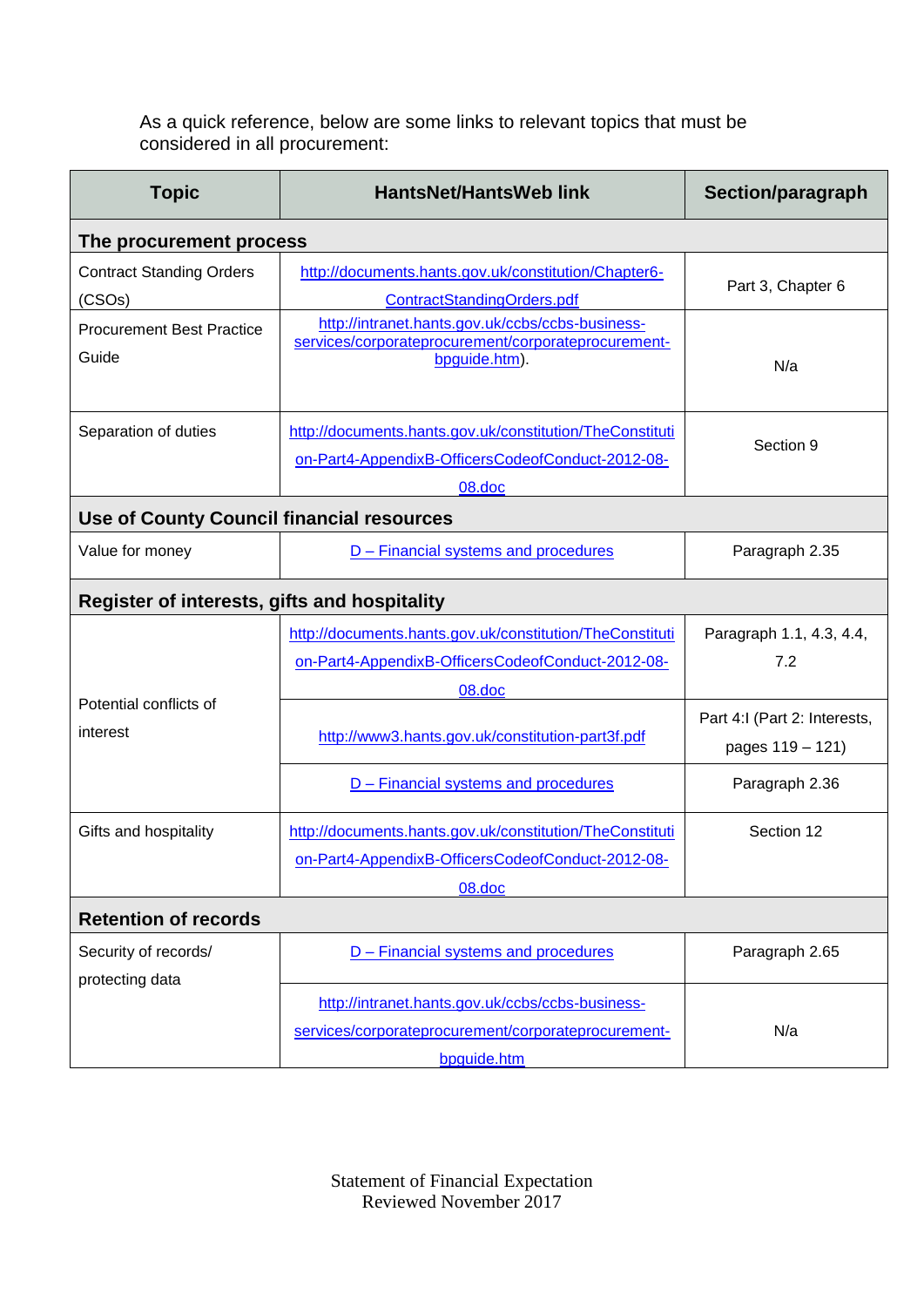# **Consultancy**

Headteachers may do consultancy work or contribute to educational conferences. However, all such work must be authorised in advance by the Governing Body, after taking into account the school's overall effectiveness and its capacity to work effectively in the Headteacher's absence. The extent of consultancy work must be approved by the Governing Body and fully recorded in the minutes of the relevant meeting. The Governing Body should review annually and reapprove any agreement they have with their Headteacher to do paid work outside the school.

All fees from payments to the Headteacher for consultancy must be paid into the school's main account. The Headteacher must be informed in writing of any agreements about all work incurring additional payment to him or her, and this should be kept on file. The Governing Body is responsible for decisions about consultancy work, although it may seek advice from Education Personnel Services.

A Headteacher must not be paid from two sources for the same working time. All payments to the Headteacher arising from consultancy must go through payroll and comply with the guidance in the [Manual of Personnel Practice.](http://www3.hants.gov.uk/education/mopp/) 

# **Gifts**

Headteachers and all other staff must declare and record in Governing Body minutes any gifts exceeding £25 in value that they receive for their personal use. You should courteously but firmly decline gifts by explaining that staff working in public services generally cannot accept them. Offers of gifts should be reported to senior staff and the Governing Body.

# **Purchasing cards**

The Government Procurement Card (GPC) is a purchasing card specifically tailored and contracted for the public sector. It is a corporate charge card allowing cardholders to buy over the telephone, counter and internet from any supplier that can accept payments via a credit card. The aim of the GPC is to assist in more efficient purchasing of goods and services by reduction of transaction times and costs.

Using the card should result in a reduction in the use of the imprest account and removes the need for staff to use their own personal credit cards for adhoc and specialist purchases.

Where a Headteacher holds a procurement card, transactions have to be authorised by the Chair of Governors, usually by retrospectively signing the monthly transaction report from the RBS system. The new system for procurement cards does require authorisation on the system and the